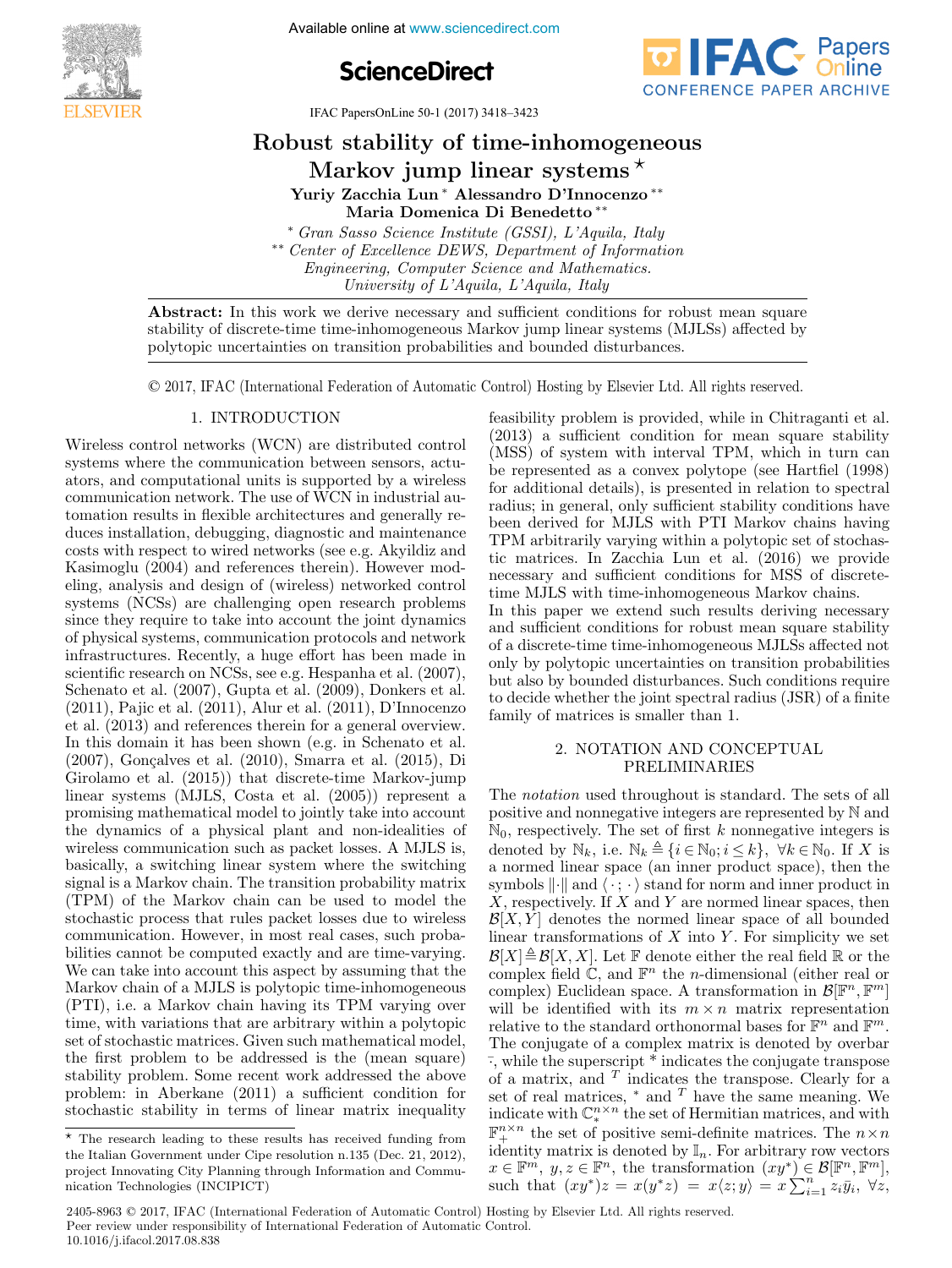is identified with the usual outer product  $m \times n$  matrix  $[x_i\overline{y}_i], i = 1,\ldots,m, j = 1,\ldots,n.$  Unless otherwise stated,  $\|\cdot\|$  will indicate any norm in  $\mathbb{F}^n$ , and,  $\forall M \in \mathcal{B}[\mathbb{F}^n, \mathbb{F}^m]$ ,  $\|\tilde{M}\|$  will denote the induced uniform norm in  $\mathcal{B}[\mathbb{F}^n,\mathbb{F}^m]$ . We will use of the trace operator  $tr(\cdot):B[\mathbb{F}^n] \to \mathbb{F}$ , defined on elements  $m_{ij}$  of  $M \in \mathbb{F}^{n \times n}$  as  $tr[M] = \sum_{i=1}^{n} m_{ii}$ . The trace operator has a commutative property, that is  $tr(KL) = tr(LK)$ . The linear space made up of all N sequences  $\mathbf{M}=(M_1,\ldots,M_N)$ , with  $M_i \in \mathcal{B}[\mathbb{F}^n,\mathbb{F}^m], i \in \mathcal{N}$ , is indicated by  $\mathbb{H}^{n,m}$ , where  $\mathcal{N} \triangleq \{1,\ldots,N\}$  is a finite set. For simplicity, we set  $\mathbb{H}^n \triangleq \mathbb{H}^{n,n}$ . For any  $M \in \mathbb{H}^{n,m}$ , we define the following equivalent norms in the finite dimensional space  $\mathbb{H}^{n,m}$ :  $\|\mathbf{M}\|_{\text{max}} \triangleq \max\{\|M_i\|; i \in \mathcal{N}\},\$  $||M||_1 \triangleq \sum_{i=1}^N ||M_i||$ , and  $||M||_2 \triangleq \sqrt{\sum_{i=1}^N \text{tr}(M_i^*M_i)}$ . We shall omit the subscripts 1, 2, max whenever the definition of a specific norm does not affect the result being considered. It is easy to verify that  $\mathbb{H}^{n,m}$  equipped with any of the above norms is a Banach space and, in fact,  $(\lVert \cdot \rVert_2, \mathbb{H}^{n,m})$  is a Hilbert space (Costa et al., 2005, p. 16), with the inner product given, for  $M, V \in \mathbb{H}^{n,m}$ , by  $\langle \mathbf{M}; \mathbf{V} \rangle = \sum_{i=1}^{N} \text{tr}(M_i^* V_i)$ . For  $\mathbf{M} \in \mathbb{H}^{n,m}$  we write  $\mathbf{M}^* = (M_1^*, \dots, M_N^*) \in \mathbb{H}^{m,n}$ , and say that  $\mathbf{M} \in \mathbb{H}^n$  is Hermitian if  $M = M^*$ . We denote  $\mathbb{H}^{n*} \triangleq \{ M \in \mathbb{H}^n; M_i = M_i^*, i \in \mathcal{N} \},$  $\mathbb{H}^{n+\triangleq}\left\{\mathbf{M}\in\mathbb{H}^{n*};M_{i}\geq0,i\in\mathcal{N}\right\}$ . We write,  $\forall\mathbf{M},\mathbf{V}\in\mathbb{H}^{n}$ , that  $\mathbf{M} \geq \mathbf{V}$ , when  $\mathbf{M} - \mathbf{V} = (M_1 - V_1, \ldots, M_N - V_N) \in \mathbb{H}^{n+}$ , and that  $M > V$ , if  $M_i - V_i > 0$ ,  $\forall i \in \mathcal{N}$ . We use the vectorization transformation (Neudecker (1969)), defined  $\forall M \in \mathcal{B}[\mathbb{F}^n, \mathbb{F}^m]$  as  $\varphi(M) \triangleq \text{vec}(M)$ , where, indicating with  $(M)_{\bullet i}$  the j-th column of  $M \in \mathbb{F}^{m \times n}$ , we have that

$$
\text{vec}(M) \triangleq \begin{bmatrix} M_{\bullet 1} \\ \vdots \\ M_{\bullet n} \end{bmatrix} \in \mathbb{C}^{mn}, \ \hat{\varphi}[M] \triangleq \begin{bmatrix} \varphi(M_1) \\ \vdots \\ \varphi(M_N) \end{bmatrix} \in \mathbb{C}^{Nmn} \quad (1)
$$

Remark 1. The spaces  $\mathbb{H}^{n,m}$  and  $\mathbb{C}^{Nmn}$  are uniformly homeomorphic (Naylor and Sell, 2000, p. 117) through the linear mapping  $\hat{\varphi}$  (Costa et al., 2005, p. 17).

Finally,  $\mathbf{E}[\cdot]$  stands for the mathematical expectation of the underlying scalar valued random variables.

#### 3. JOINT SPECTRAL RADIUS

The results of this paper use the notion of joint spectral radius (JSR, Rota and Strang (1960)), which in the last decades has been subject of intense research due to its role in the study of wavelets, switching systems, approximation algorithms, and many other topics (Jungers (2009)).

Let M be a family of square matrices, i.e.  $\mathcal{M} = \{M_l\}_{l \in \mathcal{L}}$ , where  $M_l \in \mathbb{F}^{n \times n}$ ,  $\mathcal{L} \triangleq \{1, ..., L\}$ . For each  $k \in \mathbb{N}$ , consider the set  $\Pi_k(\mathcal{M})$  of all possible products of length k whose factors are elements of  $M$ , that is

$$
\Pi_k(\mathcal{M}) = \left\{ \left( \prod_{i=1}^k M_{l_i}^* \right)^* | l_1, \ldots, l_k \in \mathcal{L} \right\}
$$

Definition 2. (Joint spectral radius, JSR). For any matrix norm  $\|\cdot\|$  on  $\mathbb{F}^{n\times n}$ , consider the supremum among the normalized norms of all products in  $\Pi_k(\mathcal{M})$ , i.e.

$$
\hat{\rho}_k(\mathcal{M}) \triangleq \sup_{\Pi \in \Pi_k(\mathcal{M})} {\|\Pi\|}^{\frac{1}{k}}, \ k \in \mathbb{N}
$$

The joint spectral radius of  $M$  is defined as

$$
\hat{\rho}(\mathcal{M}) = \lim_{k \to \infty} \hat{\rho}_k(\mathcal{M})
$$

The JSR of a bounded set of matrices has some interesting properties reported below.

Proposition 3. (Convex hull). The convex hull of a set has the same joint spectral radius as the original set, i.e.

$$
\hat{\rho}(\mathrm{conv}\,\mathcal{M})=\hat{\rho}(\mathcal{M})
$$

**Proof.** See Barabanov (1988, 2005), Cicone (2015).  $\Box$ 

Proposition 4. (Convergence of matrix products). For any bounded set of matrices  $M$  and for any  $k \in \mathbb{N}$ , all matrix products  $\Pi \in \Pi_k(\mathcal{M})$  converge to zero matrix as  $k \to \infty$ , if and only if  $\hat{\rho}(\mathcal{M}) < 1$ .

**Proof.** See (Berger and Wang, 1992, Theorem I (b)).  $\Box$ Remark 5. The concept of JSR was introduced for a bounded subset of any normed algebra. In fact, Rota and Strang (1960) presented JSR also in a special case of a subalgebra of the algebra of bounded operators on a Banach space, providing an alternative construction of the norms. Combining this consideration with the one from Remark 1, we can state that any bounded subset  $\mathcal Z$  of operators in  $\mathcal B[\mathbb{H}^{n,m}]$  can be represented in  $\mathcal B[\mathbb{C}^{Nmn}]$ through the linear mapping  $\hat{\varphi}[\mathcal{Z}]$ , with

$$
\hat{\rho}(\mathcal{Z}) = \hat{\rho}(\hat{\varphi}[\mathcal{Z}])
$$

### 4. PROBABILITY SPACE WITH POLYTOPIC TRANSITION MATRIX

In order to define the mathematical model we consider in this paper, i.e. the discrete-time time-inhomogeneous MJLS with polytopic uncertainties in the TPM, we need some preliminary technical definitions: let us consider a probability space  $(\Omega, \mathcal{F}, Pr)$ , where  $\Omega$  is the sample space,  $\mathcal F$  is the  $\sigma$ -algebra of events and Pr is the probability measure. Let  $\hat{\theta}: \mathbb{N}_0 \times \Omega \to \mathcal{N}$  be a Markov chain defined on the probability space, which takes values in a finite set  $\mathcal N$ . For  $k \in \mathbb N_0$  we define the transition probability as

$$
p_{ij}(k) = Pr{\theta(k+1) = j | \theta(k) = i} \ge 0, \sum_{j=1}^{N} p_{ij}(k) = 1.
$$

The associated TPM  $P(k)$  is a stochastic  $N \times N$  matrix with entries  $p_{ij}(k)$ . In this work we assume that  $P(k)$  is unknown and time-varying within a bounded set.

Assumption 6. TPM  $P(k)$  is **polytopic**, i.e.  $\forall k \in \mathbb{N}_0$ 

$$
P(k) = \sum_{l=1}^{L} \lambda_l(k) P_l, \ \lambda_l(k) \ge 0, \ \sum_{l=1}^{L} \lambda_l(k) = 1, \ \ (2)
$$

where  $\{P_l\}_{l \in \mathcal{L}} \triangleq \mathcal{P}_L$  is a given set of TPMs, which are the vertices of a convex polytope,  $\lambda_l(k)$  are unmeasurable.

Remark 7. The Assumption 6 is not restrictive, since the polytopic uncertainty model is widely used for robust control of time-homogeneous MJLS (see e.g. Gonçalves et al. (2011)) and is considered to be more general than the partly known element model of TPM uncertainties; furthermore, also the interval TPM can be represented as a convex polytope (Hartfiel (1998)).

We set  $C^m = L_2(\Omega, \mathcal{F}, \Pr, \mathbb{C}^m)$  the Hilbert space of all  $\mathbb{C}^m$ valued  $\mathcal F\text{-}$  measurable random variables with inner product  $\langle x; y \rangle = \mathbf{E}[x^*y]$ , and norm  $\lVert \cdot \rVert_2$ . We set  $\ell_2(C^m) = \bigoplus_{k \in \mathbb{N}_0} C^m$ , the direct sum of countably infinite copies of  $C<sup>m</sup>$ , which is a Hilbert space made up of  $\mathfrak{z} = {\mathfrak{z}(k); k \in \mathbb{N}_0}$ ,  $\mathfrak{z}(k) \in C^m$ , s.t.  $\| \mathfrak{z} \|_2^2 \triangleq \sum_{k \in \mathbb{N}_0} \mathbf{E}[\| \mathfrak{z}(k)\|^2] < \infty$ . For  $\mathfrak{z}, \mathfrak{u} \in \ell_2(C^m)$ , the inner product is  $\langle \mathbf{s}; \mathbf{u} \rangle \triangleq \sum_{k \in \mathbb{N}_0} \mathbf{E}[\mathbf{s}^*(k)\mathbf{u}(k)] \leq ||\mathbf{s}||_2 ||\mathbf{u}||_2.$ We define  $\mathcal{C}^m \subset \ell_2(\mathcal{C}^m)$  as follows:  $\mathfrak{z} = {\mathfrak{z}(k)}; k \in \mathbb{N}_0$   $\in \mathcal{C}^m$  if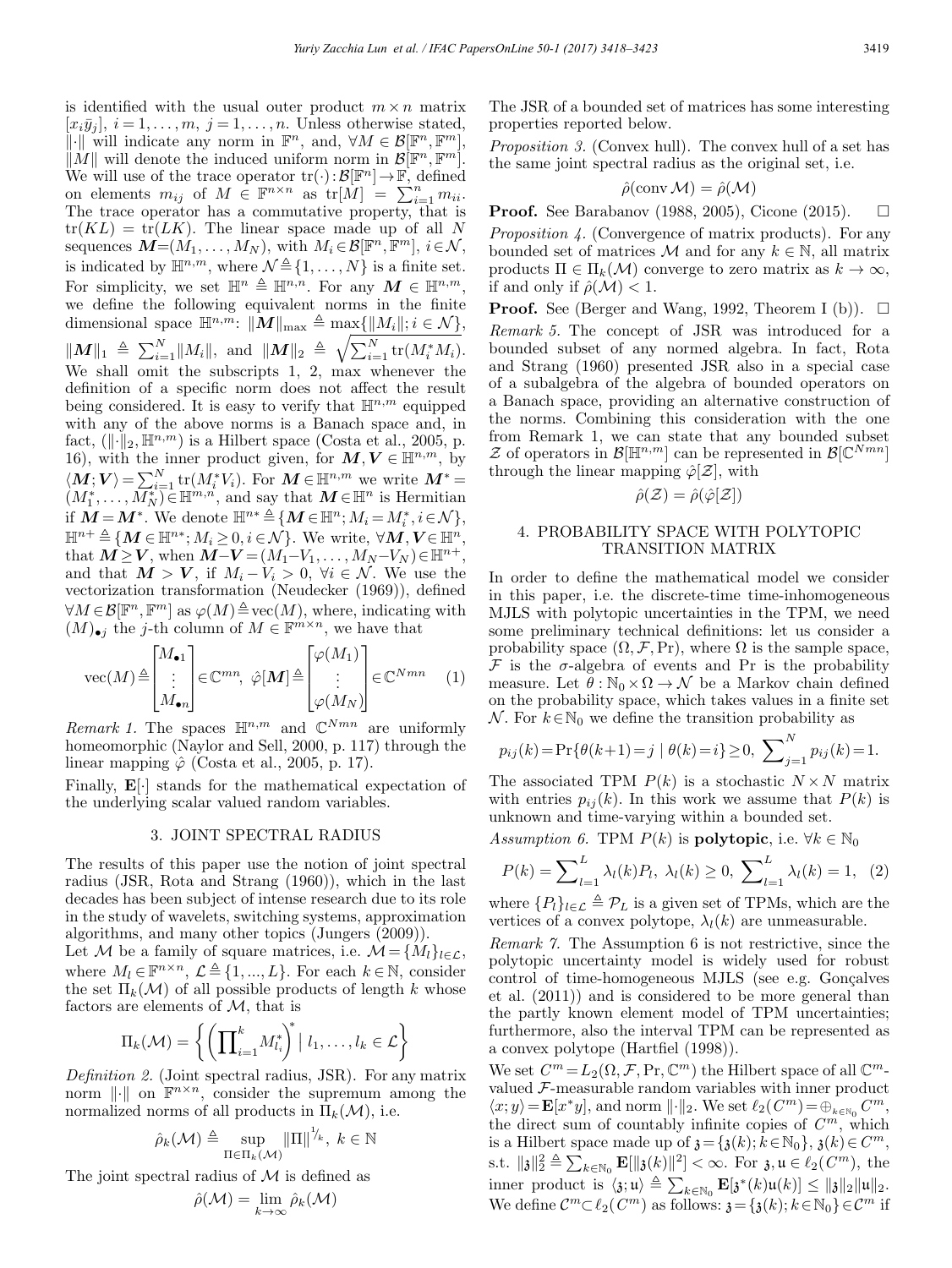$\mathfrak{z} \in \ell_2(C^m)$  and  $\mathfrak{z}(k) \in L_2(\Omega, \mathcal{F}_k, \Pr, \mathbb{C}^m)$   $\forall k \in \mathbb{N}_0$ , where  $\mathcal{F}_k$ is a  $\sigma$ -algebra generated by  $i \in \mathbb{N}_k$  events. Clearly,  $\forall k \in \mathbb{N}_0$ ,

$$
\mathcal{F}_k \subset \mathcal{F}_{k+1} \subset \mathcal{F}.
$$

We have that  $\mathcal{C}^m$  is a closed linear subspace of  $\ell_2(\mathcal{C}^m)$  and therefore a Hilbert space (Costa et al., 2005, p.21).

We define  $\mathcal{C}_k^m$  as formed by elements  $\mathfrak{z}_k = {\mathfrak{z}(k)}$ ;  $k \in \mathbb{N}_k$ , s.t.  $\mathfrak{z}(l) \in L_2(\Omega, \mathcal{F}_l, \Pr, \mathbb{C}^m)$ ,  $\forall l \in \mathbb{N}_k$ . Finally,  $\Theta_0$  is the set of all  $\mathcal{F}_0$ -measurable variables taking values in N.

#### 5. STABILITY OF AUTONOMOUS DISCRETE-TIME PTI MJLS WITH BOUNDED NOISE

Let us consider an autonomous discrete-time polytopic time-inhomogeneous MJLS  $(S)$  described by

$$
\begin{cases} x(k+1) = A_{\theta(k)}x(k) + G_{\theta(k)}w(k), \\ x(0) = x_0, \ \theta(0) = \theta_0, \end{cases}
$$
 (3)

where  $k \in \mathbb{N}_0$  is a time step,  $x(k) \in \mathbb{F}^n$  is the state vector, and  $w(k) \in \mathbb{F}^r$  is an additive disturbance representing the process noise. The set  $N$  comprises the operational modes of the system  $(S)$  and, for each possible value of  $\theta(k) = i$ ,  $i\!\in\!\mathcal{N},$  we denote each matrix associated with the  $i\text{-th}$  mode by e.g.  $A_i = A_{\theta(k)=i}$ . Thus,  $\mathbf{A} = (A_1, \ldots, A_N) \in \mathbb{H}^n$  and  $\mathbf{G} = (G_1 \ldots, G_N) \in \mathbb{H}^{r,n}$  are vectors of state and process noise matrices, respectively, each of which is associated with an operational mode of the system. Finally,  $x(0) \in C_0^n$ and  $\theta(0) \in \Theta_0$  are initial conditions.

It is easy to see that the system state evolves as

$$
x(k) = \left(\prod_{i=0}^{k-1} A_{\theta(i)}^*\right)^* x(0) + \sum_{i=0}^{k-1} \left(\prod_{j=i+1}^{k-1} A_{\theta(j)}^*\right)^* G_{\theta(i)} w(i). \quad (4)
$$

For a set  $\Theta \in \mathcal{F}$ , we define the indicator function  $\mathbf{1}_{\Theta}$  in the usual way, that is,  $\forall \omega \in \Omega$ ,

$$
\mathbf{1}_{\Theta}(\omega) = \begin{cases} 1 & \text{if } \omega \in \Theta, \\ 0 & \text{otherwise.} \end{cases}
$$

Notice that,  $\forall i \in \mathbb{N}$ ,

$$
\mathbf{1}_{\{\theta(k)=i\}}(\omega) = 1 \text{ if } \theta(k)(\omega) = i, \text{ and } 0 \text{ otherwise.}
$$

$$
\mathbf{E}[x(k)] = \sum_{i}^{N} \mathbf{E}[x(k)\mathbf{1}_{\{\theta(k)=i\}}],
$$

$$
\mathbf{E}[x(k)x^*(k)] = \sum_{i=1}^N \mathbf{E}[x(k)x^*(k)\mathbf{1}_{\{\theta(k)=i\}}],
$$
  

$$
\mathbf{E}[x(k)x^*(k)] = \sum_{i=1}^N \mathbf{E}[x(k)x^*(k)\mathbf{1}_{\{\theta(k)=i\}}].
$$

Following the standard workflow for MJLSs (Costa et al., 2005, p. 31), we use the subsequent notation:

$$
q_i(k) \triangleq \mathbf{E}[x(k)\mathbf{1}_{\{\theta(k)=i\}}] \in \mathbb{F}^n,\tag{5}
$$

$$
\boldsymbol{q}(k) \triangleq [q_1(k), \cdots, q_N(k)]^T \in \mathbb{F}^{Nn},
$$

$$
r_i(k) \triangleq \mathbf{E}[w(k)\mathbf{1}_{\{\theta(k)=i\}}] \in \mathbb{F}^r,
$$
  

$$
\mathbf{r}(k) \triangleq [r_1(k), \cdots, r_N(k)]^T \in \mathbb{F}^{Nr},
$$
 (6)

$$
Q_i(k) \triangleq \mathbf{E}[x(k)x^*(k)\mathbf{1}_{\{\theta(k)=i\}}] \in \mathcal{B}[\mathbb{F}^n]^+, \tag{7}
$$

$$
\mathbf{Q}(k) \triangleq (Q_1(k), \dots, Q_N(k)) \in \mathbb{H}^{n+},
$$
\n(8)

$$
W_i(k) \triangleq \mathbf{E}[w(k)w^*(k)\mathbf{1}_{\{\theta(k)=i\}}] \in \mathcal{B}[\mathbb{F}^r]^+, \tag{9}
$$

$$
\mathbf{W}(k) \triangleq (W_1(k), \dots, W_N(k)) \in \mathbb{H}^{r+},
$$
  
\n
$$
\mathbf{CW}(k) \mathbf{C}^* \triangleq (C_1 W_1(k) \mathbf{C}^* - C_2 W_2(k) \mathbf{C}^*) \subset \mathbb{H}^r
$$

$$
GW(k)G^* \triangleq (G_1W_1(k)G_1^*,\ldots,G_NW_N(k)G_N^*) \in \mathbb{H}^{n+},
$$
  

$$
\mathcal{X}_i(k) \triangleq \mathbf{E}[x(k)w^*(k)\mathbf{1}_{\{\theta(k)=i\}}] \in \mathcal{B}[\mathbb{F}^r,\mathbb{F}^n], \qquad (10)
$$

$$
\mathcal{X}(k) \triangleq (\mathcal{X}_1(k), \dots, \mathcal{X}_N(k)) \in \mathbb{H}^{r,n},
$$
  

$$
\mathbf{A}\mathcal{X}(k)\mathbf{G}^* \triangleq (A_1\mathcal{X}_1(k)\mathbf{G}_1^*, \dots, A_N\mathcal{X}_N(k)\mathbf{G}_N^*) \in \mathbb{H}^{n+}
$$
 (11)

This permits us to define the expected value of 
$$
x(k)
$$
 as

$$
\mu(k) \triangleq \mathbf{E}[x(k)] = \sum_{i=1}^{N} q_i(k) \in \mathbb{F}^n,
$$

and the second moment of  $x(k)$  as

$$
\mathcal{Q}(k) \triangleq \mathbf{E}[x(k)x^*(k)] = \sum_{i=1}^N Q_i(k) \in \mathcal{B}[\mathbb{F}^n]^+. \qquad (12)
$$

We can easily see that the recursive equations for  $q_i(k)$ and  $Q_i(k)$  in the polytopic time-inhomogeneous case with bounded disturbance have the same structure as the timehomogeneous case with known probability matrix (Costa et al., 2005, p. 32), and the extension to this more general case is done in the following manner.

*Proposition 8.* Consider the system 
$$
(\mathcal{S})
$$
.  $\forall k \in \mathbb{N}_0, j \in \mathcal{N}$ 

$$
q_j(k+1) = \sum_{i=1}^{N} p_{ij}(k) A_i q_i(k) + \sum_{i=1}^{N} p_{ij}(k) G_i r_i(k),
$$
  
\n
$$
Q_j(k+1) = \sum_{i=1}^{N} p_{ij}(k) A_i Q_i(k) A_i^* +
$$
  
\n
$$
\sum_{i=1}^{N} p_{ij}(k) G_i W_i(k) G_i^* + 2 \text{Re} \Biggl[ \sum_{i=1}^{N} p_{ij}(k) A_i X_i(k) G_i^* \Biggr],
$$

with Re[·] indicating the real part of a complex matrix. Proof. Regarding the first statement, from (5), (3) and (6), by linearity of the expected value, we have that

$$
q_j(k+1) = \sum_{i=1}^{N} \mathbf{E}[(A_i x(k) + G_i w(k)) \mathbf{1}_{\{\theta(k)=i\}} \mathbf{1}_{\{\theta(k+1)=j\}}]
$$

$$
= \sum_{i=1}^{N} p_{ij}(k) A_i q_i(k) + \sum_{i=1}^{N} p_{ij}(k) G_i r_i(k).
$$

The second statement can be proven similarly, from (7),  $(3), (9), (10)$  and  $(11)$ .

To rewrite the recursive equations for  $Q_i(k)$  in matrix form, let us first focus for simplicity on  $(S)$  in the noiseless case and consider a useful result regards the inequality between the  $\|\boldsymbol{q}(k)\|$  and  $\|\boldsymbol{Q}(k)\|_1$  (Costa et al., 2005, p. 35, within the proof of Proposition 3.6).

Proposition 9. Consider the noiseless version of system  $(S)$ , i.e. with  $w(k)=0, \forall k \in \mathbb{N}_0$ . Then

$$
\|\mathbf{q}(k)\|^2 \le n \|\mathbf{Q}(k)\|_1, \ \forall k \in \mathbb{N}_0. \tag{13}
$$

We denote by ⊗ a Kronecker product defined in the usual way (Brewer (1978)). For any  $X, Y, Z, M$  given matrices of appropriate size, the following properties are satisfied:

$$
(X+Y)\otimes(Z+M) = X\otimes Z + Y\otimes Z + X\otimes M + Y\otimes M \quad (14a)
$$

$$
\varphi(XYZ) = (Z^T \otimes X)\varphi(Y) \tag{14b}
$$

As for time-homogeneous noiseless case (Costa et al., 2005, pp. 33-35), also here, via application of (7), Proposition 8 (where the second and third summations in the expression of  $Q_i(k+1)$  are equal to zero, see Zacchia Lun et al. (2016) for additional details),  $(1)$  and  $(14)$  to  $(8)$ , we have that

$$
\hat{\varphi}(\mathbf{Q}(k+1)) = \Lambda(k)\hat{\varphi}(\mathbf{Q}(k)),\tag{15}
$$

$$
\Lambda(k) \triangleq (P^T(k) \otimes \mathbb{I}_{n^2}) diag[\bar{A}_i \otimes A_i], \quad \Lambda(k) \in \mathbb{F}^{Nn^2 \times Nn^2},
$$

$$
\begin{bmatrix} \bar{A}_1 \otimes A_1 & 0 & \cdots & 0 \\ 0 & \cdots & 0 & 0 \end{bmatrix}
$$

$$
diag[\bar{A}_i \otimes A_i] \triangleq \left[\begin{array}{cccc} 0 & \bar{A}_2 \otimes A_2 & \cdots & 0 \\ 0 & \bar{A}_2 \otimes A_2 & \cdots & 0 \\ \vdots & \vdots & \ddots & \vdots \\ 0 & 0 & \cdots & \bar{A}_N \otimes A_N \end{array}\right].
$$

Consequently, from (15) we have that

$$
\hat{\varphi}(\boldsymbol{Q}(k)) = \left(\prod_{i=0}^{k-1} \Lambda^*(i)\right)^* \hat{\varphi}(\boldsymbol{Q}(0)) = \Lambda \hat{\varphi}(\boldsymbol{Q}(0)). \tag{16}
$$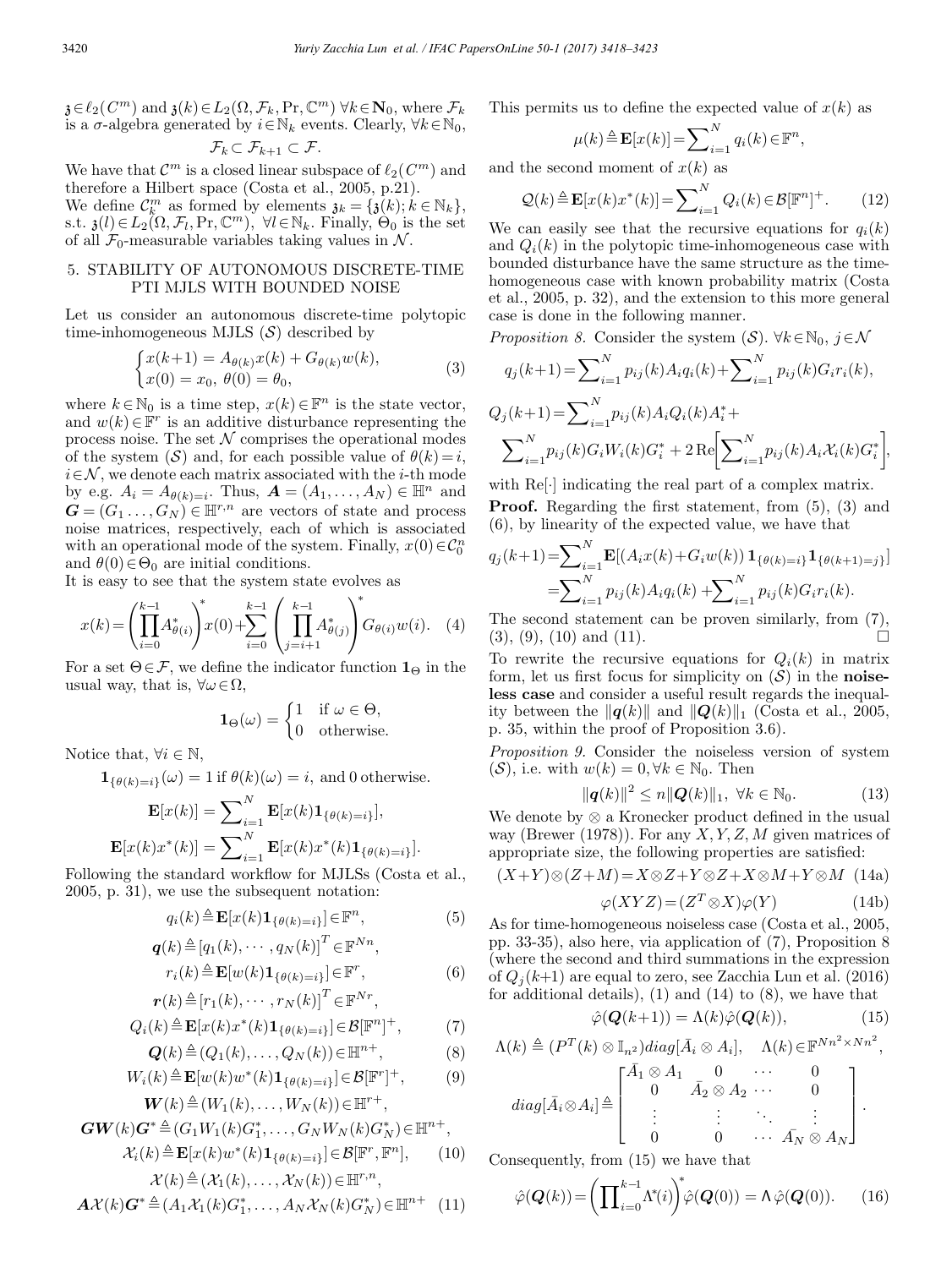*Proposition 10.* The matrix  $\Lambda(k)$  associated to the second moment of  $x(k)$  is polytopic, i.e.  $\forall k \in \mathbb{N}_0$ ,  $\forall l \in \mathcal{L}$ 

$$
\Lambda(k) = \sum_{l=1}^{L} \lambda_l(k) \Lambda_l, \ \lambda_l(k) \ge 0, \ \sum_{l=1}^{L} \lambda_l(k) = 1, \n\Lambda_l \triangleq (P_l^T \otimes \mathbb{I}_{n^2}) diag[\bar{A}_i \otimes A_i], \ P_l \in \mathcal{P}_L \tag{17}
$$

**Proof.** Direct application of (2) and (14a) to (17).  $\Box$ Let  $\mathcal{A}_L$  be the set  $\{\Lambda_l\}_{l\in\mathcal{L}}$  of all vertices of the polytope associated to the second moment of  $x(k)$ .

Remark 11. Recalling the definition of the convex hull (Grünbaum, 2003, p. 14), we can write that  $\forall k \in \mathbb{N}_0$ ,  $\Lambda(k) \in \text{conv} A_L$ .

We can now consider  $(S)$  with noise and, still applying  $(7)$ , Proposition 8,  $(1)$  and  $(14)$  to  $(8)$ , rewrite the recursive equations for  $Q_i(k)$  in the following matrix form:

$$
\hat{\varphi}(\mathbf{Q}(k+1)) = \Lambda(k)\hat{\varphi}(\mathbf{Q}(k)) + \Gamma(k)\hat{\varphi}(\mathbf{W}(k)) + 2\text{Re}[\Xi(k)\hat{\varphi}(\mathcal{X}(k))], \quad (18)
$$

$$
\Gamma(k) \triangleq (P^T(k) \otimes \mathbb{I}_{n^2})diag[\bar{G}_i \otimes G_i],
$$

$$
\Xi(k) \triangleq (P^T(k) \otimes \mathbb{I}_{n^2})diag[\bar{G}_i \otimes A_i].
$$

It follows immediately from (18) and (16) that

$$
\hat{\varphi}(\mathbf{Q}(k)) = \Lambda \hat{\varphi}(\mathbf{Q}(0)) + \sum_{i=0}^{k-1} \left( \prod_{j=i+1}^{k-1} \Lambda^*(i) \right)^* \Gamma(i) \hat{\varphi}(\mathbf{W}(i)) +
$$
  
2Re  $\left[ \sum_{i=0}^{k-1} \left( \prod_{j=i+1}^{k-1} \Lambda^*(i) \right)^* \Xi(i) \hat{\varphi}(\mathcal{X}(i)) \right].$ 

Now we are ready to state our result on the boundedness of the process state.

*Theorem 12.* Given a discrete-time MJLS  $(S)$  as in  $(3)$ with unknown and time-varying TPM  $P(k) \in \text{convP}_L$ , then  $\hat{\rho}(\mathcal{A}_L) < 1$  if and only if  $x = \{x(k); k \in \mathbb{N}_0\} \in \mathcal{C}^n$ for every  $w = \{w(k); k \in \mathbb{N}_0\} \in \mathcal{C}^r$ ,  $x_0 \in \mathcal{C}_0^n$  and  $\theta_0 \in \Theta_0$ . **Proof.** To prove necessity (that is,  $\hat{\rho}(\mathcal{A}_L) < 1 \Rightarrow x \in \mathcal{C}^n$  $\forall w \in \mathcal{C}^r, x_0 \in \mathcal{C}_0^n, \theta_0 \in \Theta_0$ , all we have to show is that  $||x||_2 < \infty$  since clearly  $x_k = (x(0), \ldots, x(k)) \in C_k^n \,\,\forall k \in \mathbb{N}_0$ . Using the triangular inequality in  $\mathcal{C}^n$  on  $(4)$ , we obtain

$$
||x(k)||_2 \le \left\| \left( \prod_{i=0}^{k-1} A_{\theta(i)}^* \right) x(0) \right\|_2 \le \left\| \left( \prod_{j=i+1}^{k-1} A_{\theta(j)}^* \right) G_{\theta(i)} w(i) \right\|_2 \tag{19}
$$

Let us consider the *first term* of the right hand side of (19), which is clearly related to the noiseless version of system (S) as in (3), i.e. when  $w(k)=0 \ \forall k \in \mathbb{N}_0$ . Since  $\hat{\rho}(\mathcal{A}_L) < 1$ ,

$$
\lim_{k \to \infty} \left\| \left( \prod_{i=0}^k \Lambda^*(i) \right)^* \right\|^{1/k} = \hat{\rho}(\mathcal{A}_L),
$$

by the radical test for infinite series, we can state that  $\|\Lambda\| < \zeta^k$ ,  $\forall k \ge k'$ ,  $\forall \zeta \in (\hat{\rho}(\mathcal{A}_L), 1)$ , for some  $k' \in \mathbb{N}_0$ . With  $\beta' = \zeta^{-k'} \sup_{\Pi \in \Pi_j[\mathcal{A}_L], 0 \leq j \leq k'} \|\Pi\|, \beta' \geq 1$ , we have  $\|\Lambda\| \le \beta' \zeta^k, \ \forall k \in \mathbb{N}_0.$  (20)

From the definition of the trace operator, we have that

$$
\mathbf{E}[\|x(k)\|^2] = \mathbf{E}[\text{tr}(x(k)x^*(k))] = \sum_{\iota=1}^N \text{tr}(\mathbf{E}[x(k)x^*(k)\mathbf{1}_{\{\theta(k)=\iota\}}])
$$
  
= 
$$
\sum_{\iota=1}^N \text{tr}(Q_{\iota}(k)) \le n \sum_{\iota=1}^N \|Q_{\iota}(k)\|.
$$

Observing that if  $X$  is a finite-dimensional linear space, then any two norms on  $X$  are equivalent (Kubrusly, 2001, Theorem 4.27), we will make use of Frobenius norm, defined for a matrix  $M \in \mathbb{F}^{m,n}$  as

 $\|M_\iota\|_F \triangleq \sqrt{\text{tr}(M_\iota^*M_\iota)} = \|\text{vec}(M_\iota)\|_F = \|\varphi(M_\iota)\|_F.$ Let us indicate by  $\Lambda_{[(\iota-1)n^2+1,\iota n^2]}$ • a matrix obtained by taking *n* consecutive rows (starting from  $((\iota-1)n^2+1)$ -th row,  $ι = 1, ..., N$ ) of Λ. Then,

$$
\|Q_{\iota}(k)\|_{F} = \|\varphi(Q_{\iota}(k))\|_{F} = \|\Lambda_{[(\iota-1)n^{2}+1, \iota n^{2}]\bullet} \hat{\varphi}(\mathbf{Q}(0))\|_{F}
$$
  
\n
$$
\leq \|\Lambda_{[(\iota-1)n^{2}+1, \iota n^{2}]\bullet}\|_{F} \|\hat{\varphi}(\mathbf{Q}(0))\|_{F} \leq \|\Lambda\|_{F} \|\hat{\varphi}(\mathbf{Q}(0))\|_{F}.
$$
  
\nConsidering that  
\n
$$
\|\hat{\varphi}(\mathbf{Q}(0))\|_{F} = \sqrt{\sum_{i} N_{\text{tr}}(\mathbf{Q}^{*}(0)\mathbf{Q}_{\iota}(0))} = \|\mathbf{Q}(0)\|_{F}.
$$

$$
\|\hat{\varphi}(\mathbf{Q}(0))\|_{F} = \sqrt{\sum_{\iota=1}^{\infty} tr(Q_{\iota}^{*}(0)Q_{\iota}(0))} = \|\mathbf{Q}(0)\|_{1},
$$

we have that

Thus, 
$$
||Q_{\iota}(k)||_F \le ||\mathsf{\Lambda}||_F ||Q(0)||_1, \ \forall \iota \in \mathcal{N}.
$$

$$
\mathbf{E}[\|x(k)\|^2] \le n \sum_{\iota=1}^N \|Q_\iota(k)\|_F \le nN \|\Lambda\|_F \|\mathbf{Q}(0)\|_1.
$$
  
Since (20) holds for any equivalent norm and having

Since (20) holds for any equivalent norm, and having

$$
\|Q(0)\|_{1} = \sum_{\iota=1}^{N} \|Q_{\iota}(0)\| = \sum_{\iota=1}^{N} \|\mathbf{E}[x(0)x^{*}(0)\mathbf{1}_{\{\theta(0)=\iota\}}]\|
$$
  
\$\leq\$  $\sum_{\iota=1}^{N} \mathbf{E}[\|x_{0}\|^{2}\mathbf{1}_{\{\theta(0)=\iota\}}] = \|x_{0}\|_{2}^{2},$   
\$\leq\$  $\sup$  finally write

we can finally write

$$
\mathbf{E}[\|x(k)\|^2] \le nN\beta'\zeta^k \|x_0\|_2^2 = \beta\zeta^k \|x_0\|_2^2
$$

By Proposition 8 in the noiseless case (where the second and third summations in the expression of  $Q_i(k+1)$  are equal to zero) and (16), it follows that,  $\forall k \geq \overline{k}' \in \mathbb{N}_0$ ,

$$
\left\| \left( \prod_{i=0}^{k-1} A_{\theta(i)}^* \right)^* x(0) \right\|_2^2 \le \beta \zeta^k \left\| x_0 \right\|_2^2, \tag{21}
$$

$$
\beta = nN\beta', \quad \beta' = \zeta^{-k'} \sup_{\Pi \in \Pi_j[\mathcal{A}_L], 0 \le j \le k'} \|\Pi\|, \quad \beta' \ge 1, \tag{22}
$$

$$
\zeta \in (\hat{\rho}(\mathcal{A}_L), 1). \tag{23}
$$

Following the same steps for the second term of the right hand side of (19), we obtain  $\forall i \in \mathbb{N}_{k-1}$ 

$$
\left\| \left( \prod_{j=i+1}^{k-1} A_{\theta(j)}^* \right)^* G_{\theta(i)} w(i) \right\|_2^2 \leq n N \beta' \zeta^{k-i-1} \|GW(i)G^* \|_1,
$$

with  $\beta'$  and  $\zeta$  as in (22) and (23), respectively. Since

$$
||\mathbf{W}(i)||_1 = \sum_{\iota=1}^N ||W_{\iota}(i)|| \le \sum_{\iota=1}^N \mathbf{E}[||w(i)||^2 \mathbf{1}_{\{\theta(i)=i\}}] =
$$
  
Eq. (a) have that

we have that

$$
\left\| \left( \prod_{j=i+1}^{k-1} A_{\theta(j)}^* \right) G_{\theta(i)} w(i) \right\|_2^2 \leq n N \beta' \zeta^{k-i-1} \|G\|_{\max}^2 \|w(i)\|_2^2. (24)
$$

From here on, our proof of necessity follows the steps of the proof provided in (Costa et al., 2005, Theorem 3.34) for time-homogeneous MJLS with bounded process noise. Applying the bounds obtained in (21) and (24), we can state that there  $\exists \zeta \in (\hat{\rho}(\mathcal{A}_L), 1)$  and  $\beta' \geq 1$  such that

where  
\n
$$
||x(k)||_2 \le \sum_{i=0}^k \zeta_{k-i} \beta_i,
$$
\n
$$
\zeta_{k-i} \triangleq (\sqrt{\zeta})^{(k-i)}, \quad \beta_0 \triangleq (\sqrt{nN\beta'}) ||x(0)||_2,
$$
\n
$$
\beta_i \triangleq (\sqrt{nN\beta'}) ||G||_{\text{max}} ||w(i-1)||_2, \quad i \ge 1.
$$

Let us set  $a \triangleq (\zeta_0, \zeta_1, \dots)$  and  $b \triangleq (\beta_0, \beta_1, \dots)$ . Since  $a \in \ell_1$ <br>(i.e.  $\sum_{i=0}^{\infty} |\zeta_i| < \infty$ ) and  $b \in \ell_2$  (that is,  $\sum_{i=0}^{\infty} |\beta_i|^2 < \infty$ ), it follows that the convolution  $c \triangleq a * b = (c_0, c_1, \dots),$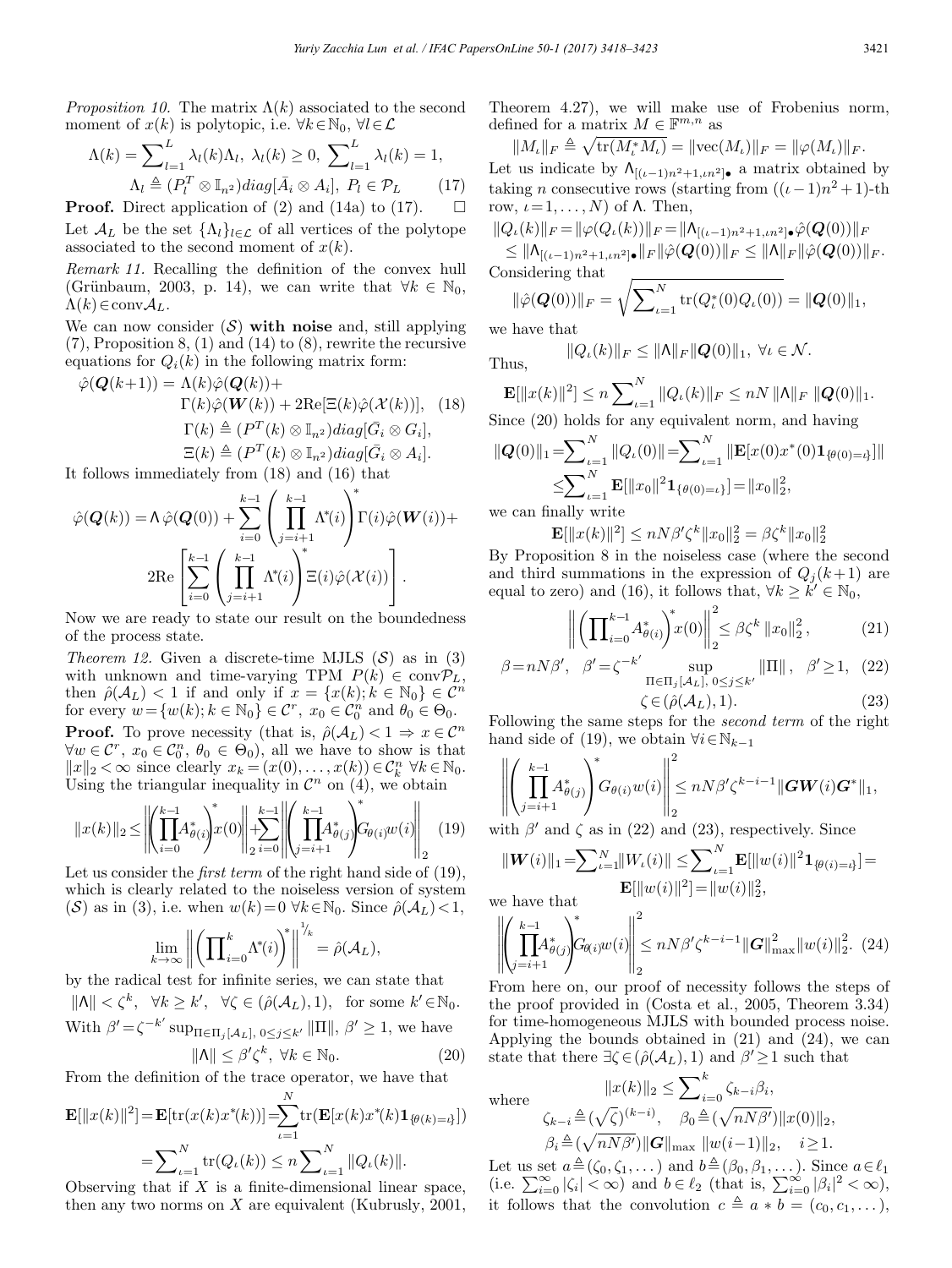$c_k \triangleq \sum_{i=0}^k \zeta_{k-i} \beta_i$ , lies itself in  $\ell_2$  with  $||c||_2 \le ||a||_1 ||b||_2$ (Costa et al., 2005, p. 56). Hence,

$$
||x||_2 = \sqrt{\sum_{k=0}^{\infty} \mathbf{E}[\|x(k)\|^2]} \le \sqrt{\sum_{k=0}^{\infty} c_i^2} = ||c||_2 < \infty.
$$

This concludes the first part of the proof. Let us prove sufficiency, that is  $x = \{x(k); k \in \mathbb{N}_0\} \in \mathcal{C}^n$  $\forall w \in \mathcal{C}^r$ ,  $x_0 \in \mathcal{C}_0^n$ ,  $\theta_0 \in \Theta_0 \Rightarrow \hat{\rho}(\mathcal{A}_L) < 1$ . By hypothesis,

$$
||x||_2^2 = \sum_{k=0}^{\infty} \mathbf{E}[\|x(k)\|^2] < \infty, \ \forall w \in \mathcal{C}^r, \ x_0 \in \mathcal{C}_0^n, \ \theta_0 \in \Theta_0.
$$
\n
$$
\mathbf{E}[\|x(k)\|^2] = \mathbf{E}[\text{tr}(x(k)x^*(k))] = \text{tr}(\mathcal{Q}(k)) \ge 0, \text{ implies that}
$$
\n
$$
||x||_2^2 = \text{tr}(\mathcal{Q}(k)) < \infty, \ \lim_{k \to \infty} \text{tr}(\mathcal{Q}(k)) = 0, \ \text{Accordingly, as stated in (Costa et al., 2005, p. 44, within the proof of)}
$$

Proposition 3.24), this implies that  $\lim_{k \to \infty} \mathcal{Q}(k) = 0, \quad \forall w \in \mathcal{C}^r, \ x_0 \in \mathcal{C}_0^n, \ \theta_0 \in \Theta_0.$ 

Since the last statement holds for every  $w \in \mathcal{C}^r$ , we can make  $w(k) = 0$ ,  $\forall k \in \mathbb{N}_0$  in (3). From (12) we have that

$$
\lim_{k \to \infty} \sum_{i=1}^{n} Q_i(k) = 0, \quad Q_i(k) \in \mathbb{F}_+^{n \times n}.
$$

Thus, from (8) it follows that  $\lim_{k\to\infty} Q(k)=0$ . Since the mapping  $\hat{\varphi}$  is uniform homeomorphic, also

$$
\lim_{k \to \infty} \hat{\varphi}(\boldsymbol{Q}(k)) = 0
$$

Applying (16), which holds when  $w(k)=0$ ,  $\forall k\in\mathbb{N}_0$  in (3), we obtain ∗

$$
\lim_{k \to \infty} \left( \prod_{i=0}^{k-1} \Lambda^*(i) \right)^* \hat{\varphi}(\mathbf{Q}(0)) = 0
$$

From Proposition 4 and Remark 11, this last statement is true for every  $Q(0)$  if and only if  $\hat{\rho}(\text{conv}\,\mathcal{A}_L) < 1$ . From<br>Proposition 3 follows the thesis Proposition 3 follows the thesis.

## 6. ILLUSTRATIVE EXAMPLE

In order to show that having the spectral radius smaller than one for each matrix  $\Lambda_i$ ,  $i \in \mathcal{N}$ , is not enough to ensure the robust stability of the PTI system, let us consider the MJLS  $(S)$  with  $N=3$  operational modes, where the state matrices associated with the operational modes are

$$
A_1 = \begin{bmatrix} 1 & 0 \\ 0 & 1.2 \end{bmatrix}, A_2 = \begin{bmatrix} 1.13 & 0 \\ 0.16 & 0.48 \end{bmatrix}, A_3 = \begin{bmatrix} 0.3 & 0.13 \\ 0.16 & 1.14 \end{bmatrix},
$$

with  $G_1 = 2\mathbb{I}_2$ ,  $G_2 = 1.5\mathbb{I}_2$ ,  $G_3 = \mathbb{I}_2$ ,  $w(k) \in [-1, 1]^2 \subset \mathbb{R}^2$ . The time-varying probability matrix  $P(k)$  is uncertain and belongs to a polytope with  $L = 2$  vertices

$$
P_1 = \begin{bmatrix} 0 & 0.35 & 0.65 \\ 0.6 & 0.4 & 0 \\ 0.4 & 0.6 & 0 \end{bmatrix}, \ P_2 = \begin{bmatrix} 0.25 & 0.75 & 0 \\ 0 & 0.6 & 0.4 \\ 0 & 0.4 & 0.6 \end{bmatrix}.
$$

Any probability matrix within a polytope is defined by

$$
P(k) = \lambda(k)P_1 + (1 - \lambda(k))P_2, \quad 0 \le \lambda(k) \le 1.
$$

Let us consider, e.g., also the matrix  $P' = 0.5 P_1 + 0.5 P_2$ . The spectral radii  $\rho$  of the matrices  $\Lambda$  are:

$$
\rho(\Lambda_1) = 0.901601, \ \rho(\Lambda_2) = 0.905686, \ \rho(\Lambda') = 0.937965.
$$

Thus, the time-homogeneous MJLS with TPM  $P_1$ ,  $P_2$  and  $P'$  are robustly (mean square) stable (Costa et al. (2005)). However, the PTI system having this TPMs is not robustly (mean square) stable, because the JSR, calculated with the JSR toolbox (Vankeerberghen et al. (2014)), is

$$
\hat{\rho}(\mathcal{A}_L) = [\hat{\rho}_{min}(\mathcal{A}_L), \hat{\rho}_{max}(\mathcal{A}_L)] = [1.024442, 1.031096]
$$

This shows us that perturbations on transition probability matrix P can make a stable MJLS system unstable.

To present this result visually, we report one possible dynamical behavior of the system. For  $x_0 = [100; 85]$  and





Fig. 1. A possible trajectory of  $x(k)$  when TPM is  $P_1$ .



Fig. 2. A possible trajectory of of  $x(k)$  when TPM is  $P_2$ .

Figure 1 shows us a trajectory of the  $x(k)$  having only the time-homogeneous TPM  $P_1$ , while Figure 2 presents a system trajectory, when TPM used is always  $P_2$ .



Fig. 3. A trajectory of  $x(k)$  [P(k) switching within  $P_1 \& P_2$ ]

Figure 3 reveals a trajectory of the system state vector when the TPM is time-inhomogeneous and is switching within the polytope defined by vertices  $P_1$  and  $P_2$ , evincing instability of the system.

However, by shrinking the polytope defining the uncertainty of the TPM to e.g. the new vertices

$$
\bar{P}_1 = 0.8P_1 + 0.2P_2, \quad \bar{P}_2 = 0.2P_1 + 0.8P_2,
$$